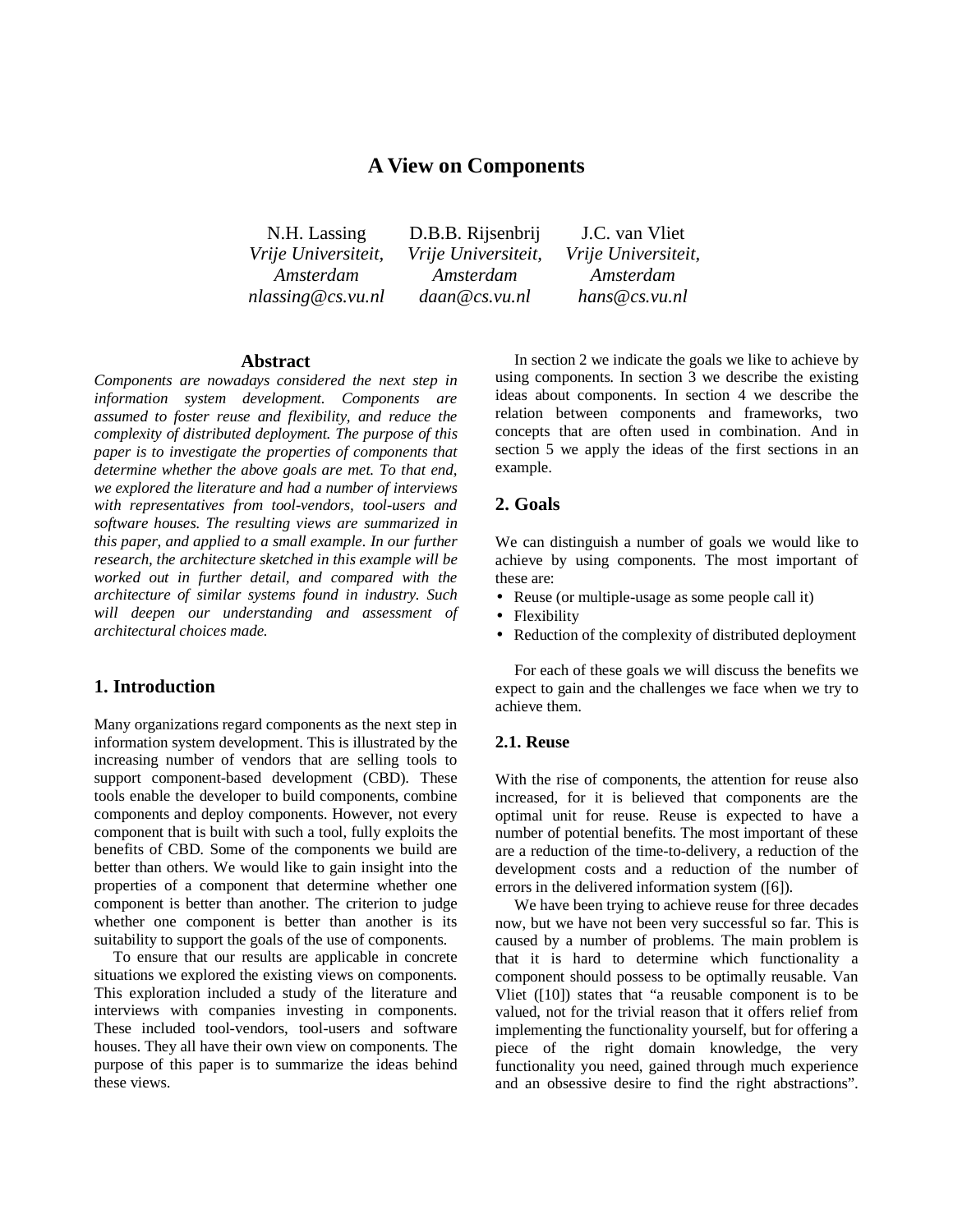This means that our goal should not be to find components that are usable in every domain, but that it is more important to find the right components for a certain domain.

A more technical objection to reuse is what Garlan et al. call architectural mismatch (see [5]). Architectural mismatch occurs when the assumptions a component and its environment make about each other are conflicting. This complicates the collaboration of a collection of components. To prevent architectural mismatch a number of things need to be in harmony. First, the expectations the environment has of a component should agree with the actual service provided by that component (for example performance). And second, the assumptions a component makes about its environment should agree with the actual environment. The component could, for example, assume the presence of an event-handler in the environment, without which the component will not function.

Two approaches to the reduction of architectural mismatch can be distinguished. The first one is to make the service provided by the component and the expectations the component has of its environment explicit. This can be captured in a contract. We will describe a possible form of such a contract in section 3.2.

The second approach is the use of software architectures. Shaw and Garlan state that software architecture involves the description of elements from which information systems are built, interactions among those elements, patterns that guide their composition, and constraints on these patterns ([8]). Thus, a software architecture indicates which types of components are used in an information system and how they collaborate. It puts constraints on the components, thereby decreasing the risk of architectural mismatch.

To implement the concepts described in a software architecture we can build a framework. In section 4 we will describe the relation between components and frameworks.

## **2.2.Flexibility**

Flexibility can be described as the ease with which an application can be adapted to changing requirements. The flexibility of a system is increased if changes to the requirements impact only a limited part of that system. Therefore, we would like to subdivide our system into a number of components that can be changed (within certain limits) without affecting other components. We can be certain that a change to a component does not affect other components if the contract of the component does not change.

We now have two challenges for the design of the system. First we need to divide the system into components in such a way that changes in the

requirements impact as few components as possible. Such a division can only be found if we have insight in the changes that can be expected. And second we need to find components that can be changed without affecting other components. The contracts of these components should leave room for certain types of changes.

# **2.3.Reduction of the complexity of distributed deployment**

An increasing number of information systems is divided into a number of elements which are distributed over several clients and servers. The distribution of the elements impacts the performance, stability and security of the information system. In finding the optimal distribution of the information system the developer has to consider the following factors:

- 1. the expectations that each distribution element has of its environment,
- 2. relations between elements that determine whether these elements have to be put on the same location,
- 3. the required performance, stability and security.

The first two factors limit the freedom of the developer, they are preconditions for the distribution of elements. The task of the developer is to find a distribution that satisfies these preconditions and yet delivers the required performance, stability and security. When information systems consist of a large number of elements, this task can get very complicated.

Using components can reduce this complexity, if the components satisfy two conditions. The first condition is that the expectations a component has of its environment are described in a contract. The second condition is that components can be distributed independently of each other, i.e. the placement of component A on location L does not imply that component B is placed on location L too.

## **3.Components**

A number of different views on components exist. In this section we describe the common ideas used in these various views.

## **3.1.Definition of a component**

The term component is used for a number of concepts. If we accumulate the common elements of the different views on components, we get the following definition:

*A component is a part of a system that can be separated from the rest of the system.*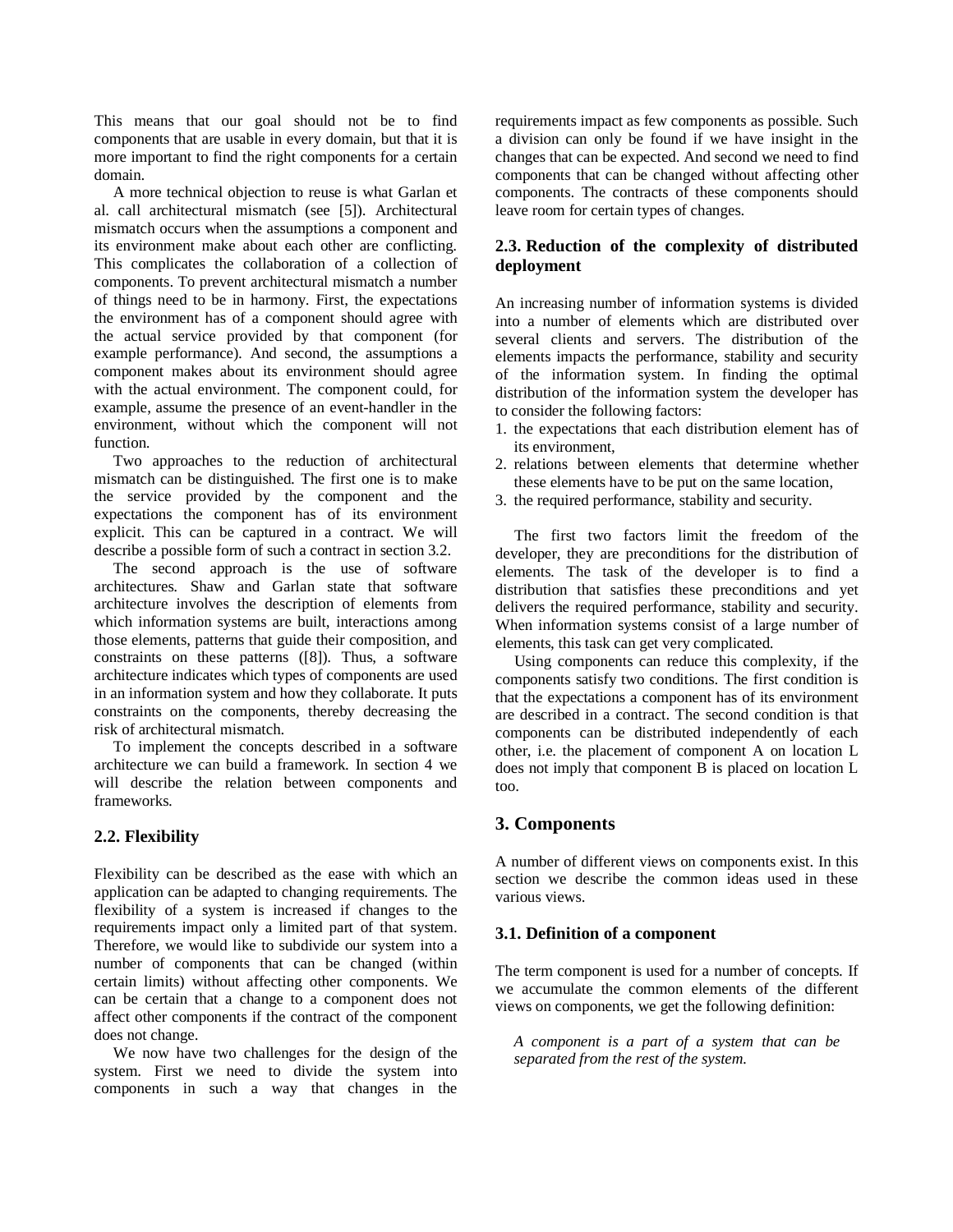However, this definition is very general and gives little to go on. By using components that satisfy this definition we do not automatically achieve the goals mentioned in section 2. To support these goals components should at least have the following additional properties:

- The component should represent a recognizable concept for the developer
- The component only communicates through interfaces defined for the component
- It is clearly defined what can be expected from the component and what the component expects from its environment
- The component can be distributed independently of other components.

This list is probably not yet complete; during further research it will be expanded with other properties.

## **3.2.Contracts**

In the previous sections we mentioned that the services of a component should be made explicit in a contract. A contract of a component should include a specification of the following aspects:

- Functionality: a specification of the function of the component.
- Environment: a specification of the environment that the component expects. This includes a specification of the infrastructure, the control-structure and the data model the component expects in its environment (see [5]).
- Interfaces: a specification of the way the component can be invoked as well as a specification of how the component calls other components. This does not only include function names, but also the structure of parameters given and protocols used.
- Service level: a specification of the service levels delivered by the component. This includes things like performance, reliability, and scalability. How these levels can be measured and specified is not yet clear. This is a topic of further research.

### **3.3.Types of components**

As mentioned in section 2.1 the software architecture of a system indicates the types of components that are used in a system. We argue that it is useful to classify the various types of components that can be distinguished into a number of categories. If we have a number of categories of components and the characteristics of these categories are considered when the software architecture is formulated, the chance that existing components can be reused is increased.

We classify components into two categories: ITcomponents and business components. IT-components are technical in nature and represent concepts that are mainly used by developers. Business components represent concepts from the user-domain. For these categories we encountered various types of components in our sessions with industry.

#### **IT-components**:

- *user interface-components*: components that implement elements of the user interface. This includes things like buttons, list-boxes and edit-boxes.
- *technical infrastructure components*: components that offer technical services that are used by other components of the system. This includes things like an event-handler, a database-management system and an authorization manager.

## **Business components**:

- *functional components*: components that perform some sort of function. An example of this is an interest calculation-component.
- *business objects*: components that implement the data and functions of a concept from the business domain. The state of these objects should be persistent over the life of the application. Examples of this are a customer-component and an order-component.
- *collaboration components*: components that implement a (template) collaboration between a number of components. In [2] these components are called frameworks. An example of this is a sales-component, that is a collaboration between an order- and a customer component.

### **3.4.Approaches to components**

We encountered two different approaches of tools to components. The first approach is to see components as a piece of executable software, together with a specification of its interface, and the second is to see a component as a fragment of a model. The major difference between these approaches is that in the first approach components are only executable on a specific platform, while in the second approach an implementation of the components can be generated for various execution platforms.

The major advantages of generating the implementation from models are that the components are not platform-specific and they can be easily adapted. The major disadvantage, however, is that the models can only be used in the tool they are defined in, although this is changing by developments like UML and toolindependent languages. Executable components, on the other hand, can sometimes be used in different tools, but they are platform-specific and not easily adaptable.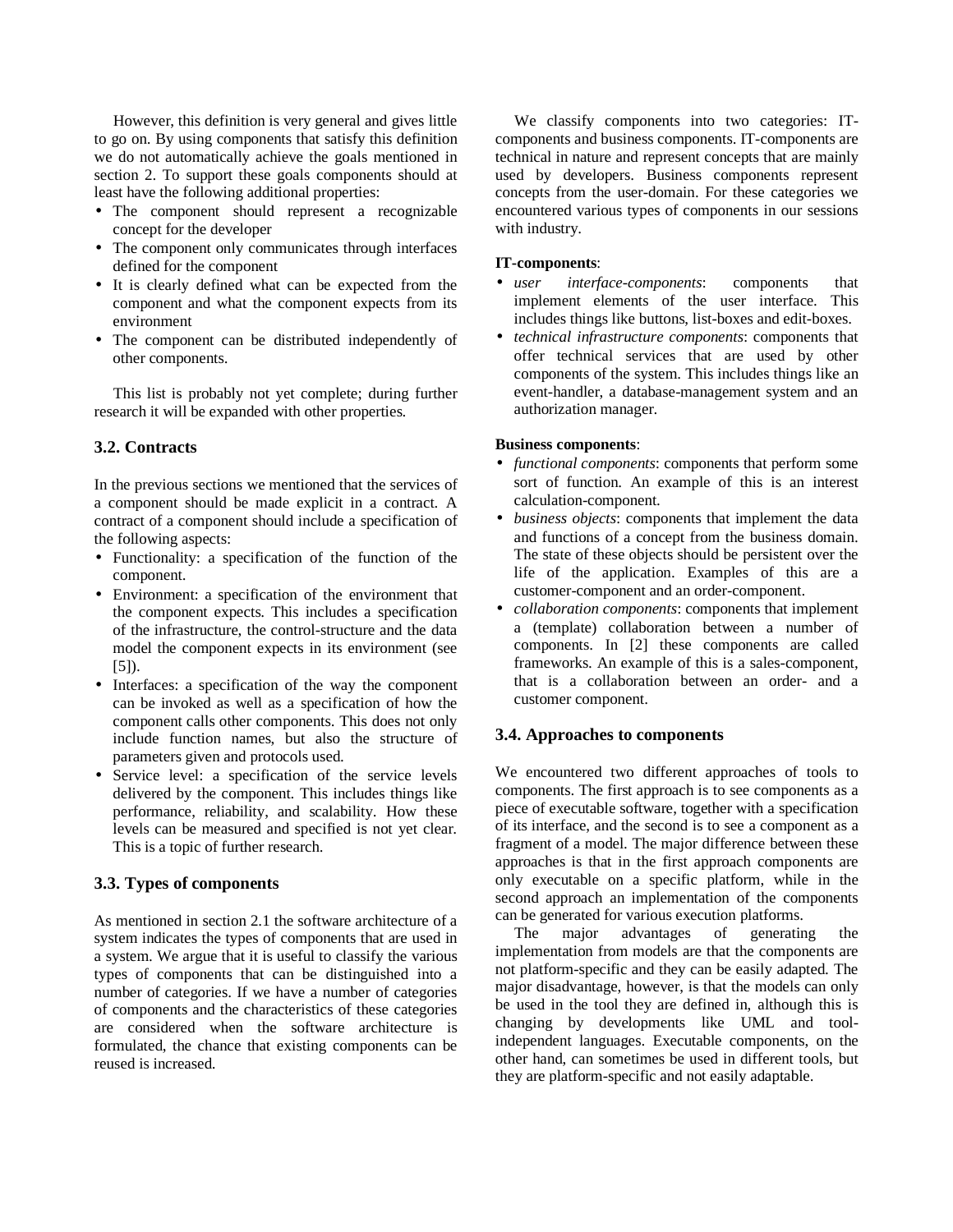### **4.Components and frameworks**

Frameworks are often regarded as an environment for the reuse of components ([3] and [7]). Therefore, it is useful to explore how components and frameworks are related.

A framework consists of a number of concrete and abstract classes and a definition of the way instances of these classes collaborate. The concrete classes implement the collaboration of the classes. The abstract classes are the points at which the framework can be used or adapted.

A framework usually implements some technical mechanism, but the same ideas can be applied to business mechanisms. A framework implements the larger part of the complexity of these mechanisms. The technical mechanisms include things like a user interface, object persistency and communication between distributed components. The business mechanisms include things like order-administration and logistics.

An application can use the framework in two different ways ([9]). The first is to inherit from the abstract classes provided by the framework. The second way is to use the services provided by the framework by calling functions defined in its interface.

Abstract classes not only serve as the base of the classes of an application built on the framework, but are also used as variation points of a framework. A variation point is a part of the framework for which the implementation is not given, but only the specification of the interface. These points allow the framework to be adapted to a specific situation. Variation points do, however, need to be filled in with a concrete class that implements their interface, otherwise the framework will not function. An example of this is a framework for object-persistency in which the persistency-broker itself is left open as a variation point. The framework implements the collaboration between the entities of the framework and the persistency-broker. However, only the definition of the interface of the persistency-broker is given, possibly together with a number of options for its implementation. The developer can now choose which implementation for the persistency-broker he prefers to use.

A framework is derived from a software architecture. The architecture indicates which components are used in the system and how they interact, and the framework provides an environment in which these components can be placed.

# **5.Example: Personnel Administration System**

In this section we show how these ideas can be applied in a (simple) application. The example concerns a personnel administration system. Personnel administration systems are used in different domains. They share a common core of functionality that is extended with domain-specific functionality. However, we have decided to keep things rather simple and focus on common functionality.

## **5.1.Required functionality**

The conceptual model of the domain under study is shown in the class diagram<sup>1</sup> of Figure 1. The system that we use in this example records information about the concepts shown in this diagram.



Figure 1. Class diagram of personnel administration

The system should support functions like:

- Create/delete/edit employee
- Create/delete/edit department
- Create/delete/edit salary scale
- Assign an employee to a department
- Delete assignment
- Assign personnel budget to a department
- Report comparison personnel budget and personnel cost per department
- Report employees per department

### **5.2.Software architecture**

In this section we outline the software architecture for the personnel administration system. During the development of this software architecture we consider the desired level of flexibility and distribution.

For the distribution of the application we had to make a number of choices. We have decided that the application can be accessed from a number of distributed clients. As a corollary, the user interface is replicated for

 $\frac{1}{1}$  $<sup>1</sup>$  All class diagrams are depicted in the UML notation (see [4]).</sup>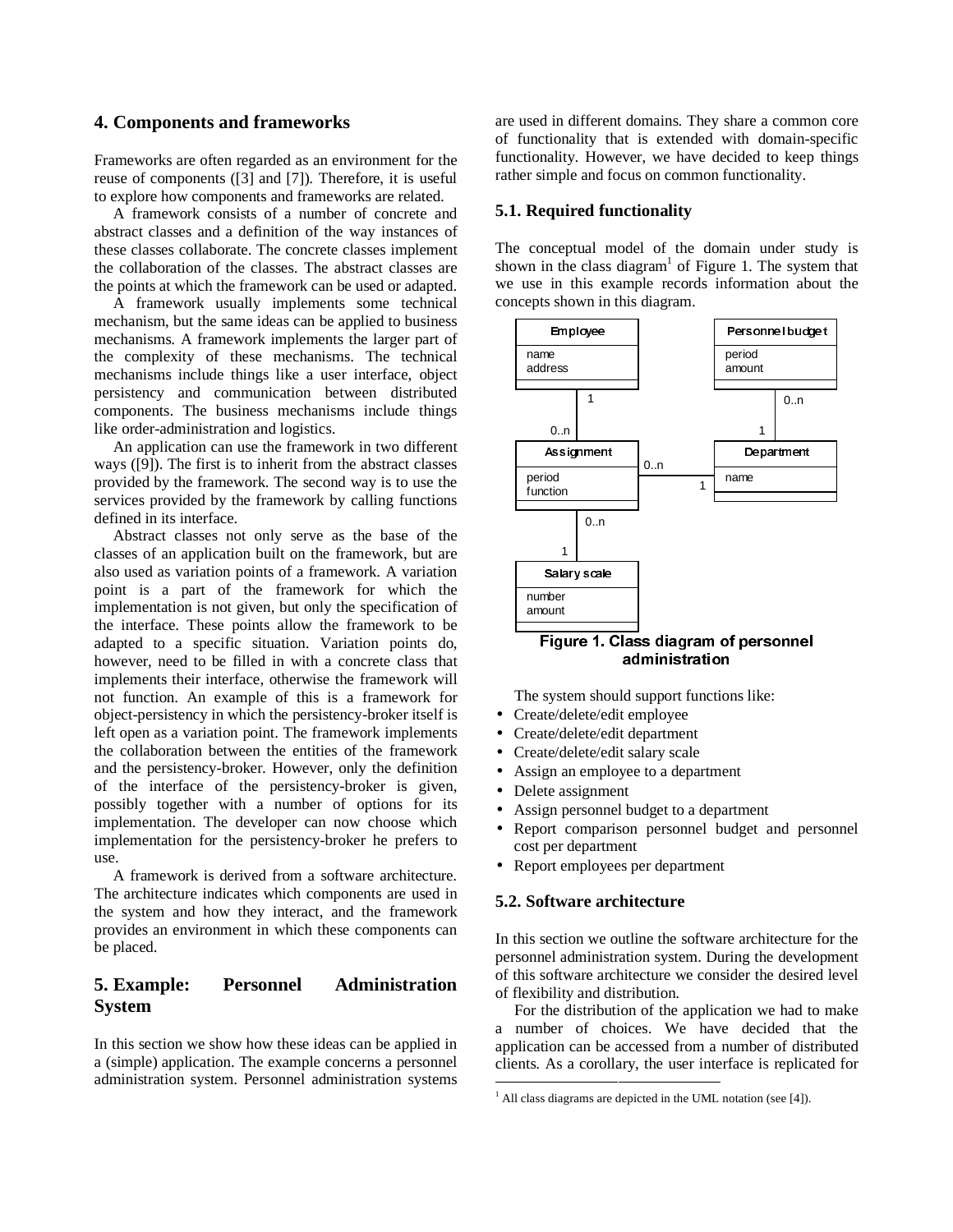each client. Then we had to choose whether the data of the application is replicated on different servers or not. We chose not to do so. For reasons of security the data needs to be located on a secure server and we presuppose only one server that is placed in a secure environment. And finally we had to choose where the processing of the application should take place: on the clients, on a server or on multiple servers. This question is left unanswered and we demand that our software architecture enables us to decide later where the processing should take place.

Thus, from the point of view of distribution we need three separate layers: a user interface-layer, a processinglayer and a data management-layer. The user interfacelayer and the data management-layer in their entirety can be used as units of distribution. The user interface-layer is replicated for each client and the data management-layer is located on our secure server. The processing-layer should be divided into smaller units of distribution, because this layer can be distributed over multiple locations. We chose to create a unit of distribution for each function the application can perform. Figure 2 shows the layers and units of distribution of the application.



Figure 2. The layers of the application and their location

We indicated that the flexibility of an application is increased if changes to the requirements only impact a small number of elements of our application and changes to an element impact as few other components as possible. To limit the impact of changes in the requirements we should consider the expected changes to the requirements. In our example we expect that in the future the system will also be used to record additional information about the employee, such as career paths and courses taken. These changes necessitate an extension of the class diagram and the addition of a number of functions. We anticipate these changes to the class diagram by dividing the data management-layer into a component for each class of the class diagram, which we will call business objects. This way, when we add an class to the class diagram, we just have to add another business object and existing business objects remain the same. Because we have already divided the processing-layer into components for each function we can add functioncomponents without the need to change existing functioncomponents. The user interface-layer consists of the windows and dialog-boxes that present information to the user and receive input from the user. To enhance the flexibility these windows are also created according to the class diagram. Thus, for each business object and each relation a separate window is created.

To limit the impact of changes to a component we have chosen to put a number of constraints on these layers. The first constraint is that all access to a component goes through the interface defined in its contract and the second is that components of a layer are only accessed by components of the next higher layer. The advantage of this approach is that if changes to a component do not impact the contract, components of other layers do not have to be adapted and, if the contract should change, only components of higher layers need to be adapted. Figure 3 shows the subdivision of our application.



Figure 3. Units of flexibility

If we want to use these components in other applications we should make them as independent as possible. The independence of business objects is further increased by creating separate objects for the relations between them. These relation objects are business objects that consist of the key-values of the business objects that participate in the relation.

To make a distinction between components in the processing-layer that do access components of the data management-layer and those who do not, we have divided them into two categories: collaboration components and functional components. Collaboration components could be impacted by changes in the data management-layer, but functional components will not.

Note that we have not yet addressed the question whether these components offer the right domain knowledge. We postpone this question to the evaluation in section 5.6.

The above discussion might suggest that developing a software architecture is a linear process. It is not. It is the result of an iterative process of considering all factors and translating them into a model.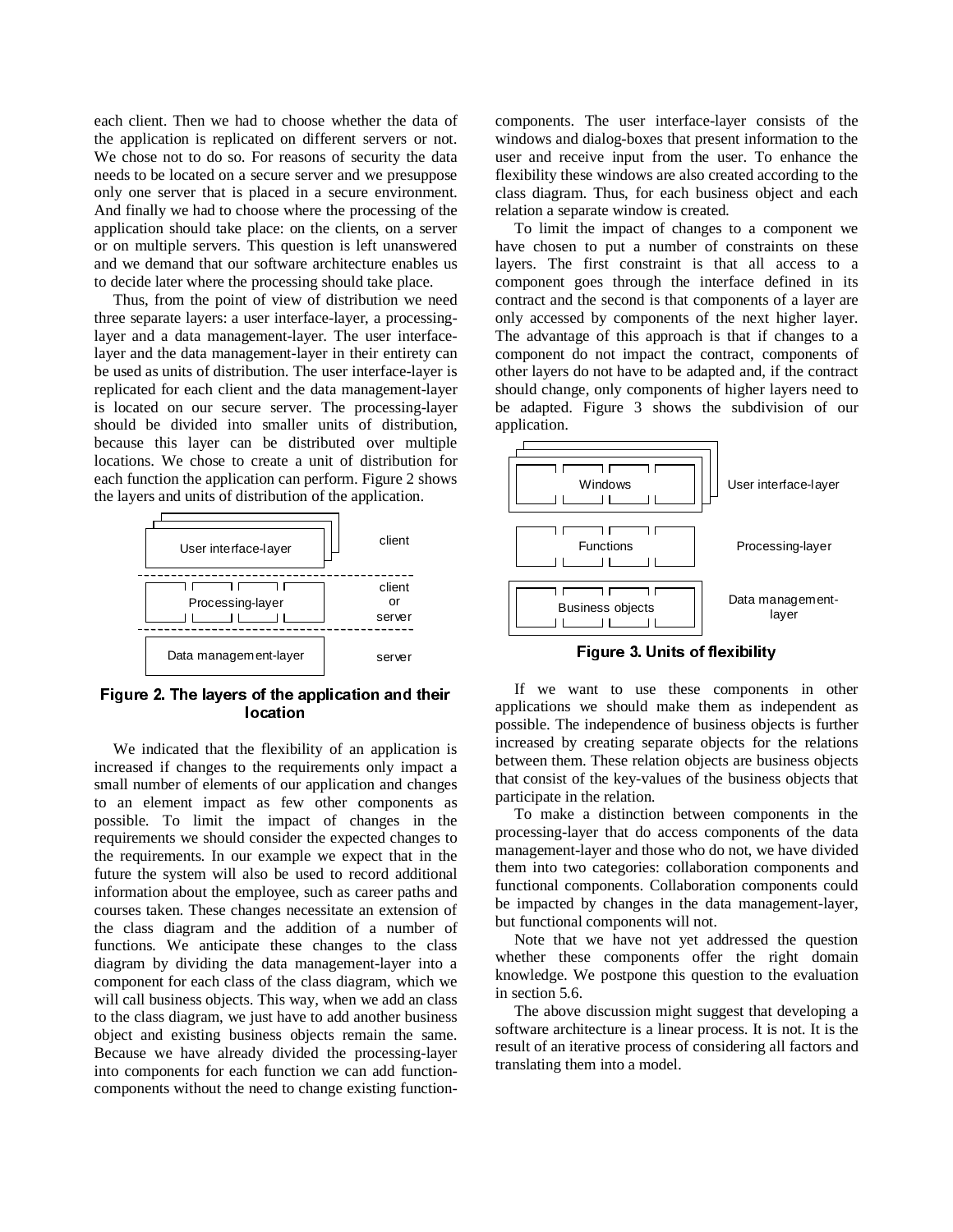#### **5.3.Communication architecture**

Distributing the components of the application over a number of clients and servers also raises the question of how the distributed components communicate with each other. They can not access each other directly because they are placed at different locations and they do not know each other's location. In this example we have chosen to use a central message-broker to send messages between the distributed components.

Using a central message-broker puts a number of constraints on the components of the application. First, upon creation a component needs to register with the message-broker, for if the message-broker does not know the existence and location of a component it can not send messages to it. Second, when a component wants to send a message to another component it sends the message to the message-broker which forwards the message to the destination component. This introduces two new problems: how can the destination of a message be specified and how do the components know where the message-broker is. The first of these problems is solved by assigning a unique component-identifier to each component. This identifier consists of a part that indicates the component and a part that indicates the location of the instance of the component. The first part of the identifier is assigned to a component at design-time and the second part is assigned at run-time by the message-broker.

The second problem could be solved by hard-coding the location of the message-broker in each component. The drawback of this approach is that it limits the scalability of the application, for it prohibits us to add another message-broker if the number of users increases. We decided to solve the problem by placing a small part of the message-broker, often called a stub, on each machine. Sending a message from one component to another now results in the following sequence of actions. The component sends the message to the stub of the message-broker, together with the component-identifier of the target component. For all components, except the user interface elements, providing the component classidentifier is sufficient, because based on this identifier the message-broker can locate the target component. However, for user interface elements the locationidentifier is also necessary, because multiple instances of the same component might exist. The stub then forwards this message to the central message-broker. The messagebroker locates the target component, forwards this message to the stub at the target location, which delivers the message to the target component.

Calling methods by sending messages means that calling the method and receiving an answer are separated. In section 5.4 we indicate how this mechanism is supported by the components. In Figure 4 the communication structure of the application is shown.



Figure 4, Communication between the components

## **5.4.Framework**

In this section we describe how a framework for messagebrokerage is created. We will assume that the framework will be implemented in Java, but we will not show its full implementation. We focus on three things: (1) a definition of the interface of the service of the framework, (2) a definition of the abstract classes that serve as variation points and (3) a definition of the abstract classes from which the components of our application can be derived. Java does not support multiple inheritance, but provides the notion of interfaces to support a similar mechanism (see [1]). An interface definition can be regarded as a fully abstract class. To distinguish abstract and interface definitions from concrete ones we use the UML convention, which is to italicize the name of abstract definitions and to add the keyword  $\le$ interface  $>$  to interface definitions (see [4]).

**5.4.1. Services.** The service our framework offers is message-brokerage. In our architecture we have chosen to use one central message-broker and to place stubs of this message-broker on each location. The applicationcomponents call these stubs to send messages to the message-broker and the message-broker uses these stubs to deliver these messages. So, in fact the definition of the stub is the interface of the framework. The class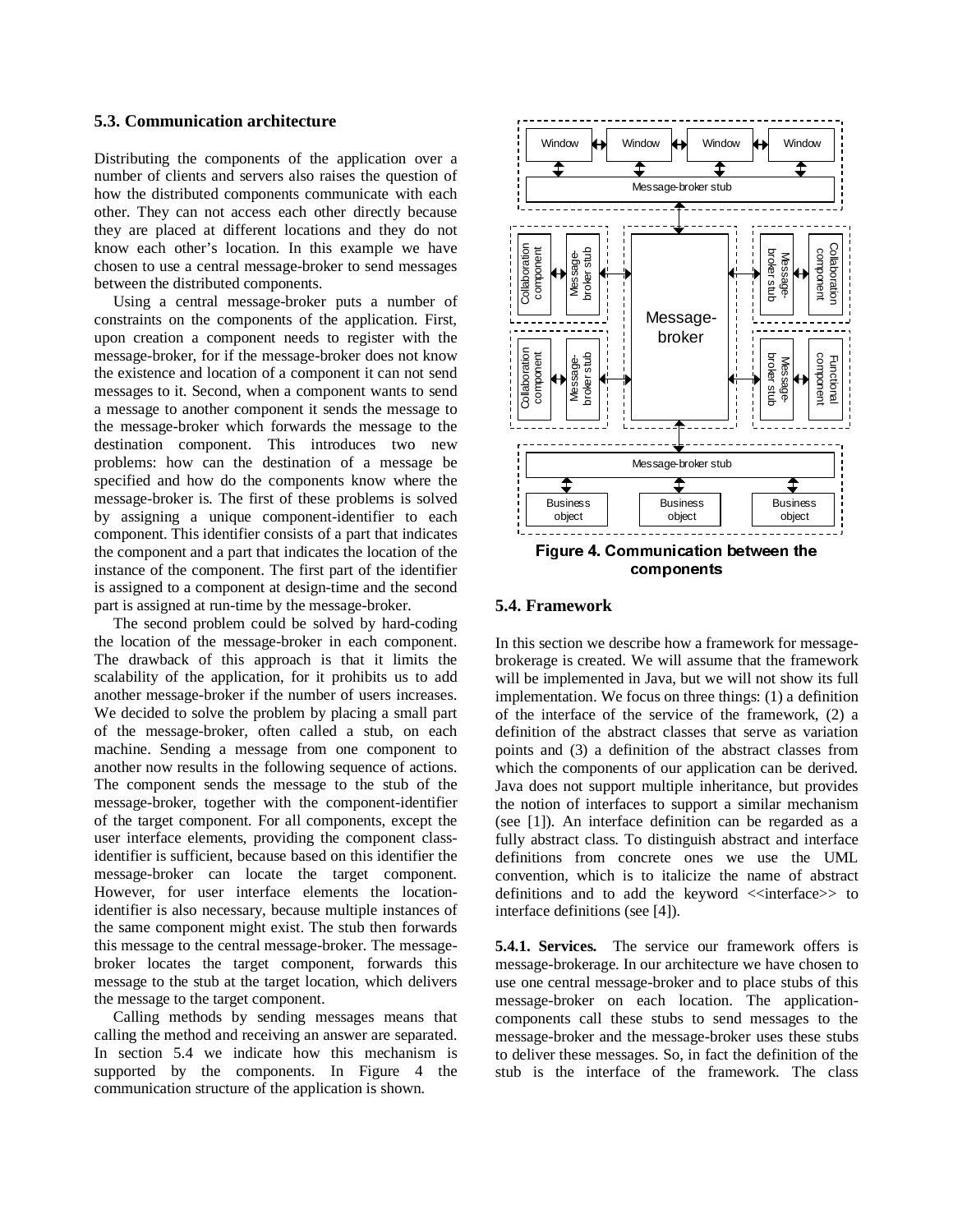definition of the message-broker stub (including only the public methods) is shown in Figure 5.

| MessageBrokerStub                                                                                                                                                                                 |
|---------------------------------------------------------------------------------------------------------------------------------------------------------------------------------------------------|
| + MessageBrokerStub()<br>+ registerApplicationComponent<br>(ComponentClassID): LocationID<br>+ sendMessage (SenderID, TargetID,<br>Message)<br>+ forw ardMessage (SenderID, TargetID,<br>Message) |

Figure 5. Class definition of MessageBrokerStub

Besides its creator, which registers the stub with the central message-broker, the message-broker stub has three public methods. The first is used to register application-components (in section 5.4.3. we explain what an application-component is). The second method is invoked by application-components and takes care of sending a message from one application-component to another. The third method is invoked by the messagebroker and forwards messages to components that are located on the machine of the stub.

A ComponentID consists of a ComponentClassID and a LocationID. When a message is sent through the message-broker, the component identifier of the sender and target component are given. All components, except window-components, are unique and can be found based on their ComponentClassID. Thus, supplying this part of the ComponentID is sufficient for these components. Messages to window-components should include the LocationID to indicate the instance of the component that is meant.

**5.4.2. Variation point.** A variation point is a part of the framework for which the implementation is not fixed, but can be chosen to fit the situation at hand. In this framework we have chosen to make the message-broker a variation point. This enables us to change its implementation independently of the rest of the framework. For the framework this means that only the interface definition of the MessageBroker is included. Unless an implementation of this interface is given, the framework will not function. In Figure 6 the definition of the interface is shown.



Figure 6. The interface of MessageBroker

We can ask ourselves whether the class that provides an implementation for this message-broker is a component. We think it is, because it has all properties of components we mentioned in section 3.1. It is an example of a technical infrastructure component.

**5.4.3. Abstract classes and interfaces.** We have chosen to create one interface for all application-components. An application-component is a component that belongs to the application and not to the framework. By defining this interface, we allow the message-broker stubs to access the application-components independent of their type. The interface definition is given in Figure 7.

| < <interface>&gt;</interface> |
|-------------------------------|
| Application Component         |
|                               |
| + setMessageBrokerStub        |
| (MessageBrokerStub)           |
| + handleMessage (SenderID,    |
| Message)                      |

Figure 7. The interface of ApplicationComponent

The method *setMessageBrokerStub(MessageBroker-Stub)* informs the component of the message-broker stub it should use. The method *handleMessage(SenderID, Message)* is called when the component receives a message. It should call the requested method and afterwards return the result of this method to the sender.

The business objects of the application have a number of properties and methods in common. These common elements are captured in the abstract class BusinessObject. Its class diagram is shown in Figure 8.



Figure 8. Class diagram of BusinessObject

Likewise, we have chosen to create abstract base classes for collaboration components, functional components and window-component. We have omitted their class diagrams, because these diagrams are similar to the class diagram of BusinessObject.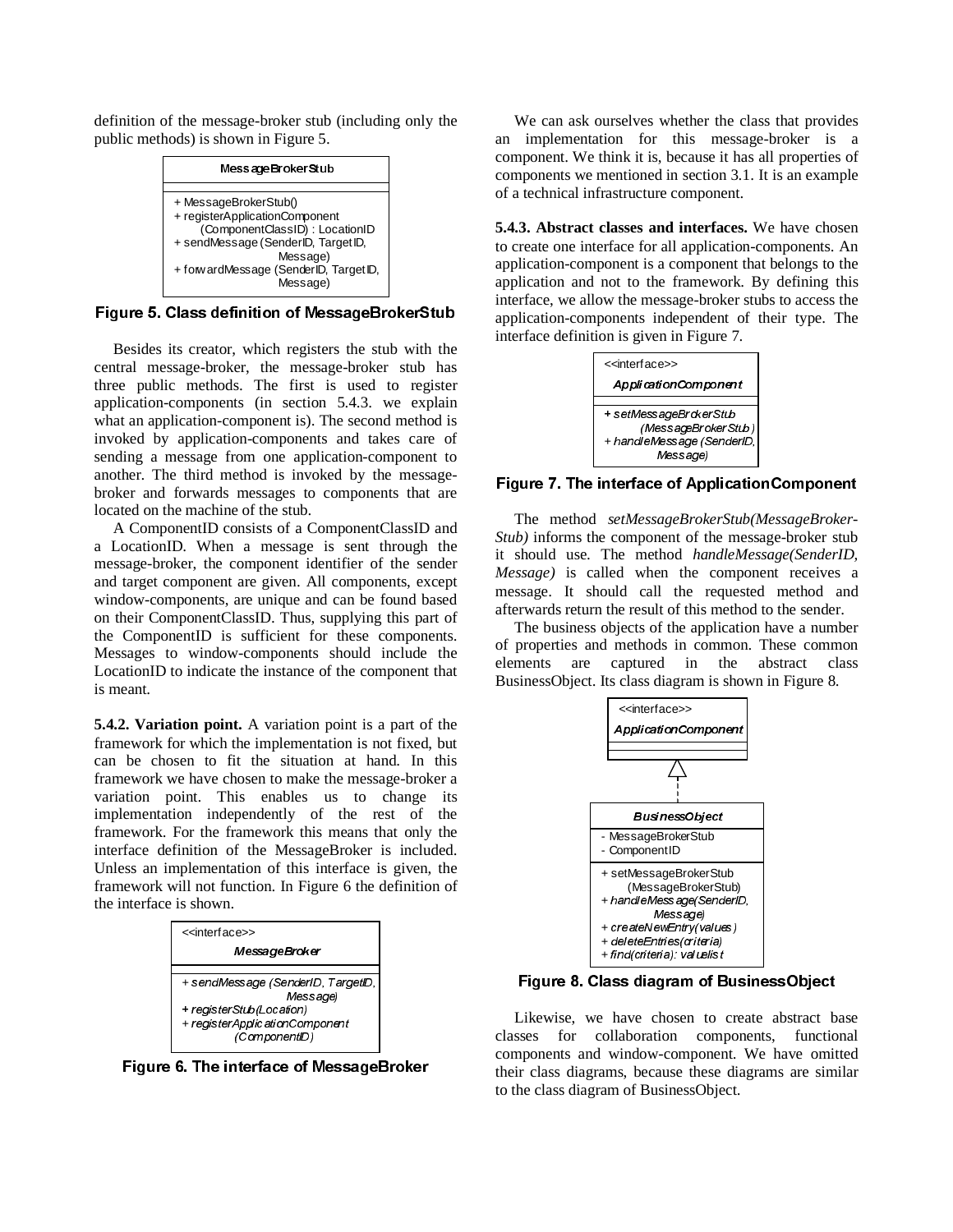Each of the machines that will be used for the system, needs to be initialized to create a message-broker stub and the application-components that will run on that machine. We have chosen to create two abstract classes, ClientApplication and ServerApplication, from which the initializing classes for clients and servers should be derived. The main difference between them is that after starting the application on a client the main-window is shown. An interesting question is if a descendant of one of these classes is a component. Though we can describe the relations of this class with other parts of the application, we feel it is too tightly integrated with a specific application and cannot be reused in another application. Therefore, we will not consider this class a component. Apparently, if a class is too tightly integrated with a specific application it is not a component.

#### **5.5.Components**

In the previous sections we have shown from which types of components our application is built. In this section we work out two of these components, a business object and the message-broker.

The business objects are the classes and the relations of the class diagram in Figure 1. We will focus on the Employee business object. Its class hierarchy is shown in Figure 9.



Figure 9. Class diagram of the Employee business object

The contract for the Employee business object includes the aspects mentioned in section 3.2, except for the service level. We have omitted the specification of this service level because it is dependent on the implementation of the component and we did not implement the components.

• *Functionality*: The component Employee registers the name and address of the employees of an organization. The component handles the communication with the

database management-system for the employee data.

- *Environment*: The Employee component makes a number of assumptions about its environment.
	- *Infrastructure*: The Employee component assumes the presence of a message-broker stub and a Java Virtual Machine (including JDBC-support) in its environment.
	- *Control structure*: The component does not have the primary thread of control. It is only activated when one of its functions is called. The component can handle only one concurrent transaction. When the component executes a request, other requests are stalled.
	- *Data model*: The component expects a database table named Employee with two columns:
		- Name: String[30]
		- Address: String[60]

*Interfaces*: The component has both an upper- and a lower-interface. The upper-interface consists of the public methods defined in Figure 9. The lower interface consists of the way the component accesses the message-broker and the JDBC-driver. It calls the following functions of the message-broker stub:

- sendMessage (SenderID: ComponentID, TargetID: ComponentID, Message: Message)
- registerApplicationComponent (ComponentID: Integer): LocationID

The JDBC-driver is accessed according to the JDBC API. We will not go into the details of this API.

The message-broker is a variation point of the application. We need a component that implements its interface. The framework hides the complexity of the communication between the message-broker and its stubs. For the component this communication is completely transparent. Its class definition is given in Figure 10.



Figure 10. Class diagram of MessageBroker

The component has the following contract:

• *Functionality*: The message-broker sends incoming messages to the target location.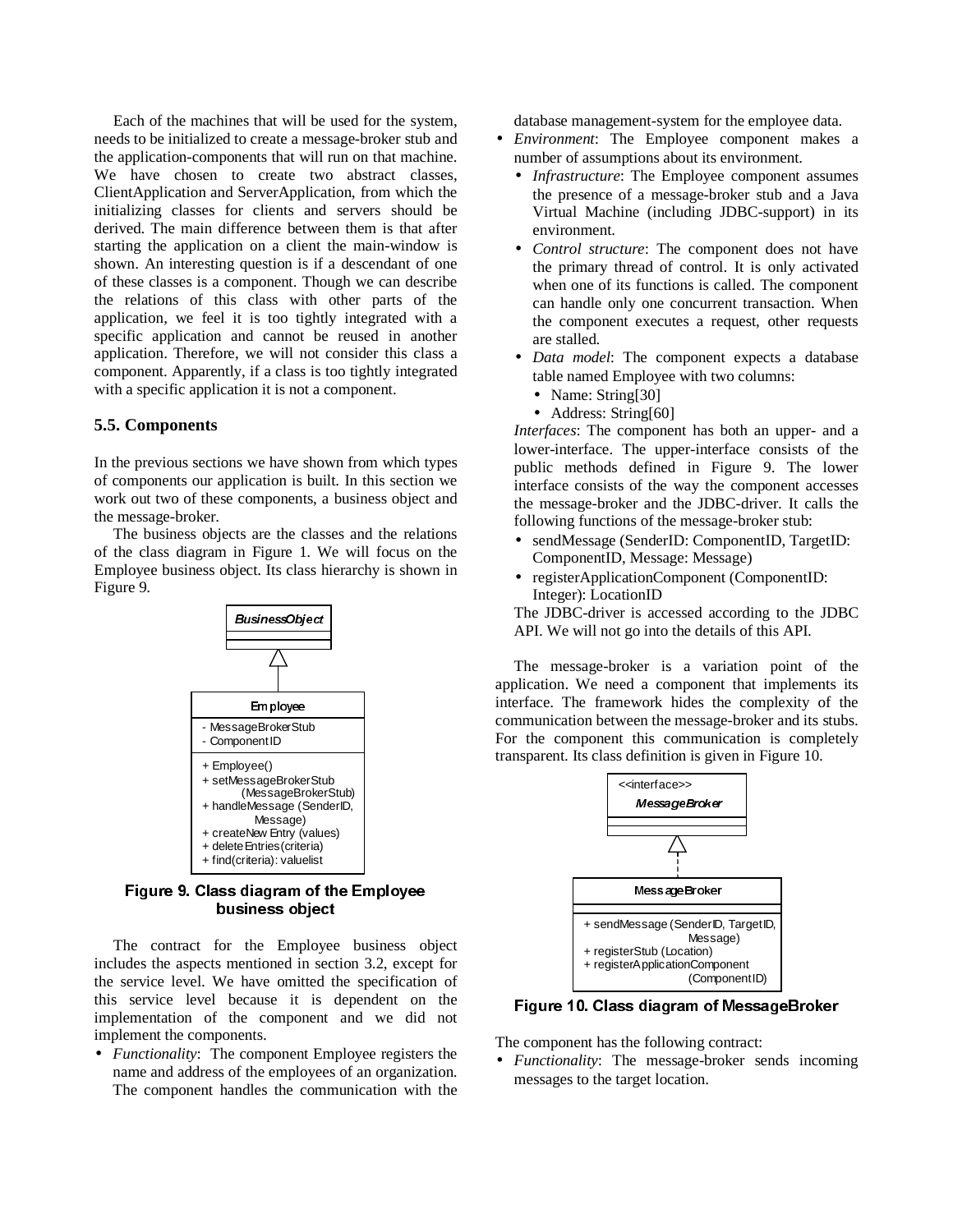- *Environment*: The message-broker makes the following assumptions about its environment.
	- *Infrastructure*: The message-broker assumes the presence of a Java Virtual Machine in its environment.
	- *Control structure*: The message-broker has the primary thread of control. It waits for requests and executes them when they come in. The messagebroker can execute only one concurrent request. The environment should queue the requests as they come in.
	- *Data model*: The message-broker maintains a list of application-components and their location and a list of message-broker stubs and their location.
- *Interfaces*: The upper-interface of the message-broker consists of the public functions defined in the class diagram in Figure 10. The lower-interface consists of the following method of the message-broker stubs:
	- forwardMessage (SenderID: ComponentID, TargetID: ComponentID, Message: Message)

## **5.6.Evaluation**

In this section we have applied the ideas about components to an example. We showed how the components of the system are determined by making a number of decisions about the software architecture. It is likely that when these decisions are taken differently, different components would be distinguished. For example, when the components of the system are not distributed we would not need components that communicate through a message-broker.

It is useful to assess whether we achieved our goals: reusability, flexibility and reduction of the complexity of the distributed development. The reusability of our components can be judged by determining in which other applications they can be used. This depends on two things:

- For which applications does the component deliver the right functionality?
- In which other environments does the component fit?

To answer these questions we need to make a distinction between IT-components and business components. IT-components do not implement domainspecific functionality and therefore they are usable in different user-domains. However, they are closely related to the architecture of an application. Not only should they fit this architecture, but they should also implement functionality that is relevant for the architecture. This means that for IT-components the first question should state: For which *architectures* does the component deliver the right functionality? Our example included one ITcomponent, namely the message-broker. This messagebroker is possibly reusable in other architectures, as long as message-brokerage is used in this architecture.

Business components, on the other hand, are somewhat different. Their functionality is specific for a user-domain and, as van Vliet ([10]) remarks, they should reflect the primitive notions of the user-domain at the right level of abstraction. We suspect the level of abstraction of our business components to be too low, because the concepts they represent are not the concepts of the user-domain, they are too technical. Research will have to show if we can find components at the right level of abstraction for reuse and are still able to achieve our other goals.

The flexibility of the application can be assessed by considering the effort necessary to implement changes to the requirements. We need to make a distinction between functional and technical flexibility. Functional flexibility concerns changes to the functional requirements of an application and technical flexibility concerns changes to the technical requirements (such as performance and security). During the development of the architecture we took into account the fact that the system will be extended to record more information about employees. We took measures to limit the impact of these changes. An interesting question is if these measures also permit changes to the functionality that were not anticipated. Because our application is structured according to the class diagram, this means that changes that have a great impact on our class diagram also have a great impact on our application.

We did not consider any changes in the technical requirements, but it is interesting to see what happens when these requirements change. For example, let us assume that our application was originally developed for 10 users, but it will now be used by a multinational with branches all over the world. This has a number of consequences for our application. First, for reasons of performance, our architecture with one central messagebroker will not be adequate anymore. We will need some other form of message-brokerage, for example using multiple message-brokers. Also for reasons of performance it is decided that the business objects will not be located on a central server, but that they will be distributed over a number of servers. Next, because people in different countries will use the application, the user interface of the application needs to be available in several languages. And finally, for security reasons it is decided that an authorization mechanism will be introduced. This mechanism should allow us to define rules for accessing entries of our business objects. We should, for example, be able to define a rule that states that only a certain group of people can edit salaries above \$50,000. In Table 1 we have shown the effect of these changes. A plus sign (+) means that the change is supported by the architecture of our application and a minus sign  $(-)$  means it is not.